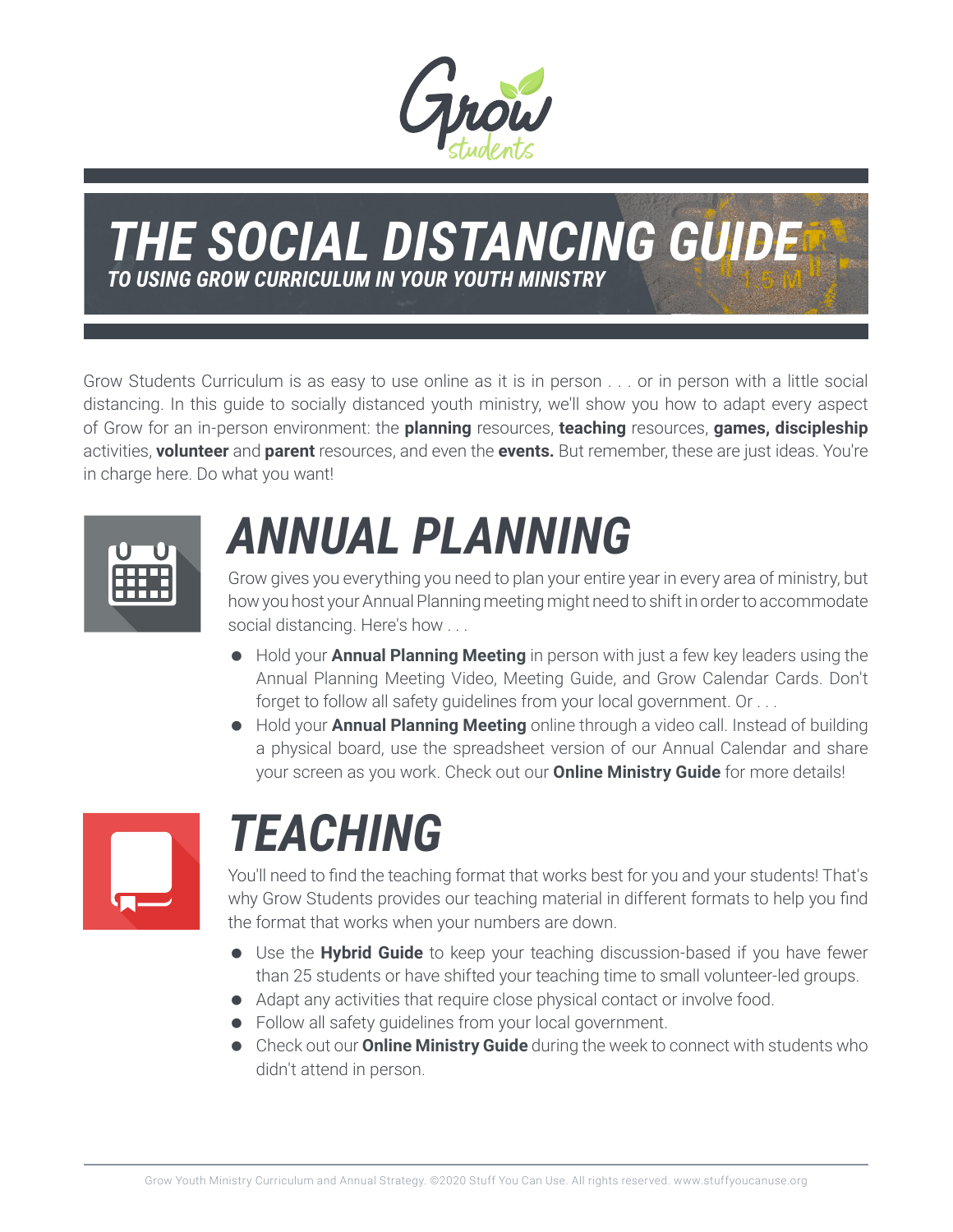

# *DISCIPLESHIP*

With Grow, our discipleship strategy is based on four spiritual habits: spending time with others, using your gifts, spending time with God, and sharing your story. Here's how to use the discipleship resources we provide in a socially-distanced way . . .

- Most **Discipleship Activities** require no adaptations! Hooray!
- For activities that require student interaction, follow all safety guidelines from your local government or move the interactions online.
- Check out our **Online Ministry Guide** during the week to engage students who didn't attend in person.



### *GAMES*

Grow gives you 50 new games every year, and then we pair those games with our series based on the series theme or topic. But since most of these games are meant to be played in person, here's how we suggest adapting your strategy for fun and games . . .

- Adapt any games that require close physical contact or involve food by replacing them with an alternative game from the **Grow Games** library.
- Follow all safety guidelines from your local government.
- Check out our **Online Ministry Guide** during the week to have some fun with students who didn't attend in person.



### *VOLUNTEERS*

While Grow gives you a robust volunteer strategy in seven key areas (events, meetings, discussion groups, conversations, celebrations, communication, and tools), you may need to rethink (or scale back) that strategy for a season. Here's how . . .

- Make sure your team is practicing and enforcing safety guidelines. Provide masks and hand sanitizer if needed.
- Follow all safety guidelines from your local government.
- Check out our **Online Ministry Guide** to connect with and train your team online.



## *PARENTS*

While Grow gives you a robust parent engagement strategy in four key areas (events, discussion groups, communication, and tools), you may need to rethink (or scale back) that strategy for a season. Here's how . . .

- Clearly communicate your ministry plans and safety policies with signs and friendly volunteers ready to answer parents' questions.
- Check out our **Online Ministry Guide** to engage online.